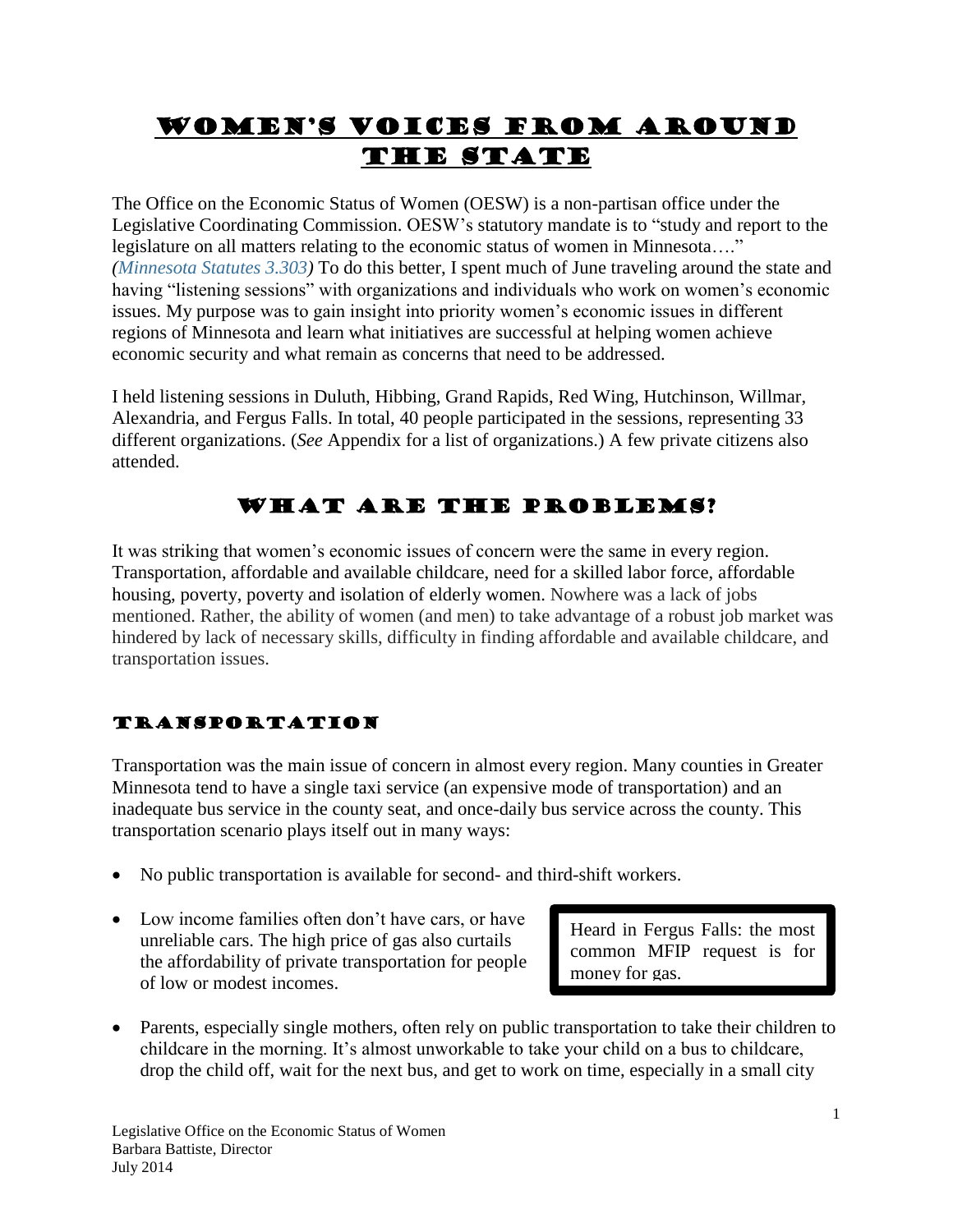where bus service is limited. An added complication is the reluctance or refusal of buses and taxis to allow baby strollers.

- High cost of housing in population centers results in low-income families settling in small towns where housing is more affordable. This leaves the expensive and logistically difficult problem of finding transportation to work in the population center.
- Transportation also affects health care. The Douglas County Senior Services Office spoke of an elderly woman who sought their help in finding transportation for several medical appointments in the Twin Cities for eye surgery. They could only cobble together a complex, time-consuming, and expensive (\$200/trip) solution, too demanding and expensive for the elderly woman.
- The Fergus Falls Adult Basic Education representatives spoke of the unintended consequences of a recent switch to a computer-based testing system for a GED certificate. The result was that the GED testing center in Fergus Falls, as was the case in many areas of the state, was no longer certified for the GED test; the nearest GED testing center to Fergus Falls is now Wahpeton, ND, a distance of 27 miles. Low income people might not have transportation options to get to Wahpeton.
- Transportation is also a problem for accessing many support services, like food shelves, and for low income people to go to farmers markets, which are conducive to purchase of healthy foods. EBTs (Electronic Benefit Transfer cards—the method of delivery of SNAP benefits) are now accepted at many farmers markets, yet nationally, only 2% of SNAP purchases are made at farmers markets. Transportation is undoubtedly one of the reasons.

Heard in Grand Rapids: Lowincome residents of rural Itasca County take the once-daily bus to the food shelf in Grand Rapids, and wait in the cold for the return trip many hours later.

## Child Care

 $\overline{a}$ 

Undependable and unaffordable childcare directly affect a woman's ability to get and retain a job, and often to progress up the career ladder. Disruptions in childcare cause parents to miss work, come in late, leave early, and lose concentration at work. Minnesota has the third highest childcare costs in the country.<sup>1</sup> The cost of Minnesota accredited center-based childcare for one infant is 89% of the median income of a single mother. $<sup>2</sup>$ </sup>

<sup>1</sup> National Association of Childcare Resource and Referral Network, *Parents and the High Price of childcare, 2010 Update.* [http://www.naccrra.org/sites/default/files/default\\_site\\_pages/2011/cost\\_report\\_2011\\_full\\_report\\_0.pdf](http://www.naccrra.org/sites/default/files/default_site_pages/2011/cost_report_2011_full_report_0.pdf) accessed 7 July 2014.

<sup>&</sup>lt;sup>2</sup> University of MN Humphrey School's Center on Women & Public Policy, in partnership with the Women's Foundation of MN, *Status of Women & Girls in Minnesota, Research Overview*. June 2014.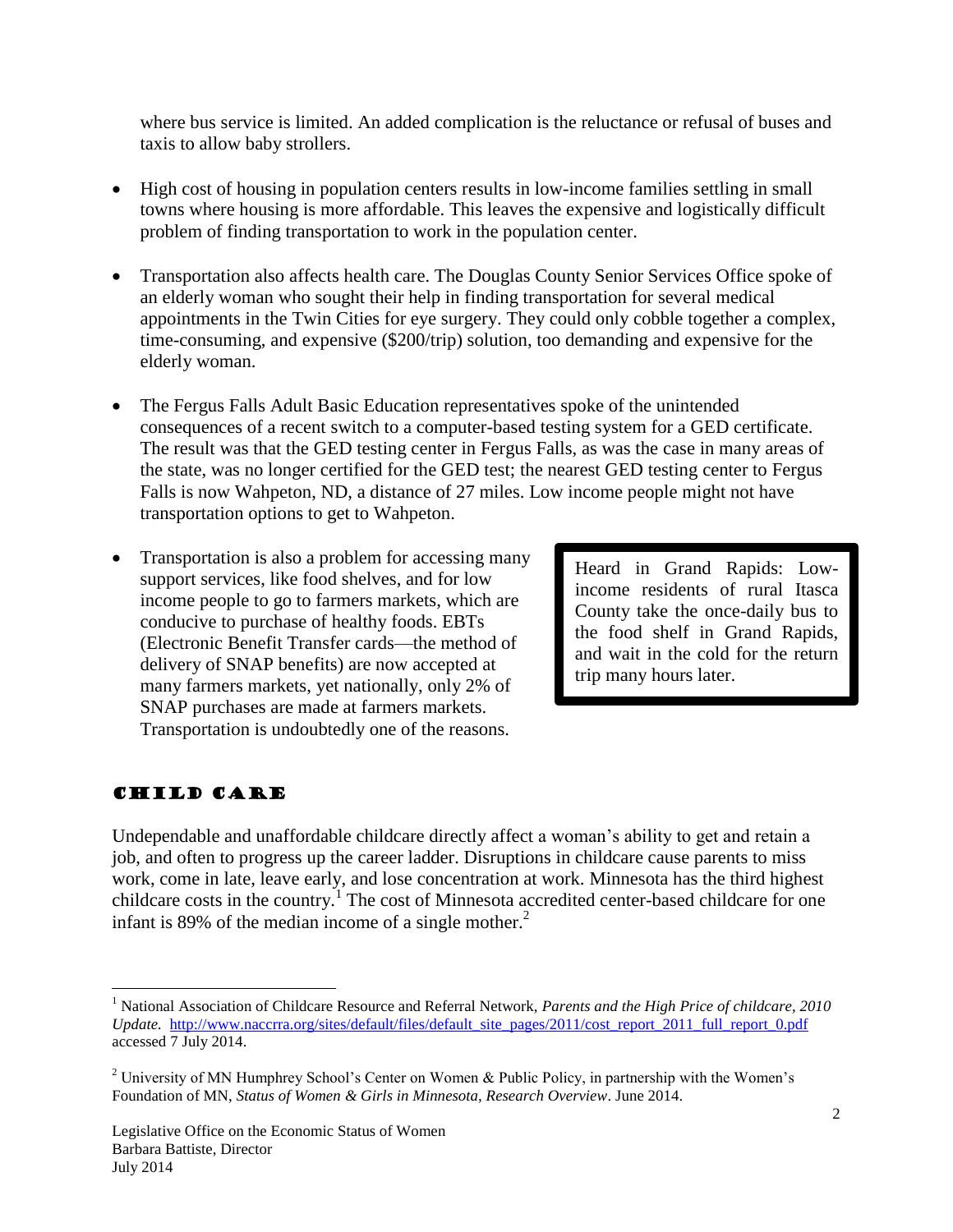Concern about the cost and the availability of childcare is pervasive—it was heard in every region of the state and from all session participants. Sometimes participants voiced the concerns of the clients of the government agency or nonprofit they represent. Most often, however, participants chimed in with their personal experience. Many participants were themselves single mothers, being paid low wages and struggling with affordability, availability and transportation issues. Sometimes participants were financially stable males, who spoke of the high cost of childcare for their families and the difficulty of finding reliable, quality childcare, especially childcare for infants or during hours outside normal work hours.

These are the individual comments on childcare:

- Women sometimes have to quit jobs because they can't afford childcare.
- Childcare options are needed for non-standard hours and for children with disabilities. Infant care is particularly hard to find.
- Sick children or unexpected school closings (e.g., snow days) more often than not leave working parents with no back-up childcare. (Sometimes the sick children are those of a homebased childcare provider, causing her to temporarily close her service.) Paid sick leave would be a great help to working parents in covering these situations.
- Transportation is a childcare issue. Low-income families may not have a dependable car and must rely on public transportation to take their children to childcare. Not only are bus schedules often not conducive to this, but buses—and taxis—may not allow baby strollers. Public transportation is not readily

There is a waiting list for qualified childcare in Range Cities. Douglas County Social Service hasn't been able to spend all of its childcare assistance funds during the last few years. There is no waiting list for childcare assistance in this county.

available in Greater Minnesota. This is even more pronounced for shift work.

There was also widespread dissatisfaction with requirements and forces that, in the opinion of session participants, unnecessarily drive up the cost of childcare:

- Unionization of childcare workers.
- State rules and regulations for childcare providers that, in the opinion of session participants, are unnecessary and unreasonable, in some cases causing providers to go out of business. For example, the limit on the number of children.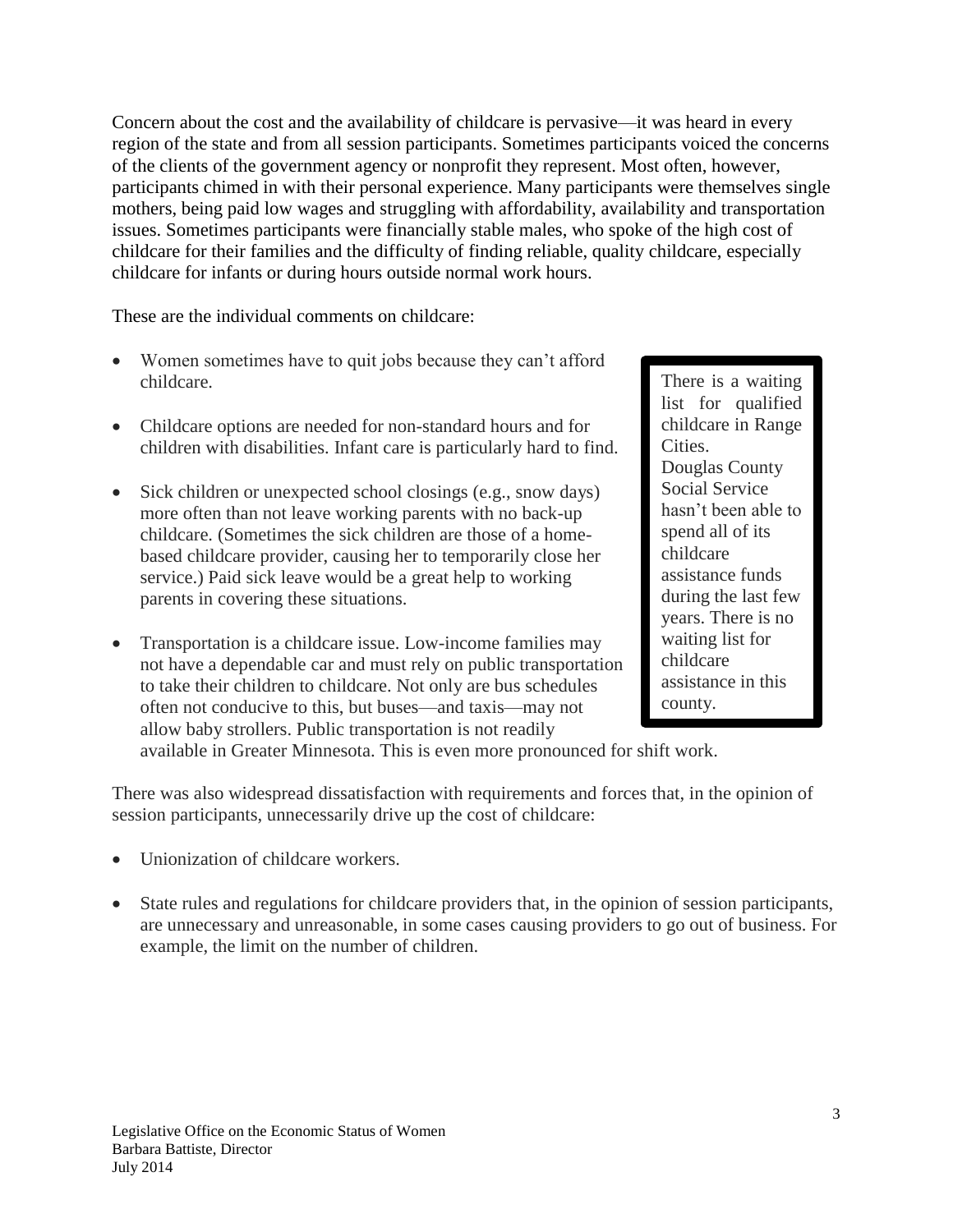## Jobs

Workforce development is a big issue throughout Minnesota. No region said, "There is a lack of jobs." Jobs were abundant; the problem is that the workforce doesn't have the necessary skills. Employers throughout Greater Minnesota particularly need workers with welding skills. Healthcare workers were also in demand, particularly in the Fergus Falls area.

- It is difficult finding students interested in training for available jobs. Flexible training hours and arrangements are needed to fit the lifestyle and needs of mothers. There is a need to help young girls understand their career options.
- Soft skills of job seekers are low.
- Training programs for skilled labor should be shorter.
- The GED certification recently switched to a computer-based testing system. This makes it harder for older workers with low computer skills who are laid off and need a GED to get reemployed.

## Affordable Housing

- The relatively high cost of housing in Greater Minnesota's population centers (where the jobs generally are) results in lowincome individuals and families seeking affordable housing in small towns and rural areas. This leads to the problem of transportation to jobs, schools, health care, food shelves, and other necessary services.
- Requiring rental and credit histories for affordable rental housing creates a problem for some low-income families and individuals.
- It is hoped that new housing developments made possible by 2014 state legislation will achieve the goal of affordable housing for the low-income populace. Results should be closely monitored.

| <b>Minnesota Median Hourly Wage</b> |         |
|-------------------------------------|---------|
| Welders                             | \$18.95 |
| <b>LPNs</b>                         | \$19.98 |
| <b>Nursing Assistants</b>           | \$13.00 |
| Home Health Aides                   | \$11.17 |
| <b>PCAs</b>                         | \$10.88 |
| (MN DEED data)                      |         |

3,400 men work in mining on the Range; 200 women work in mining on the Range, including low-wage clerical workers

> Red Wing has 51 affordable rental units for every 100 low-income

families.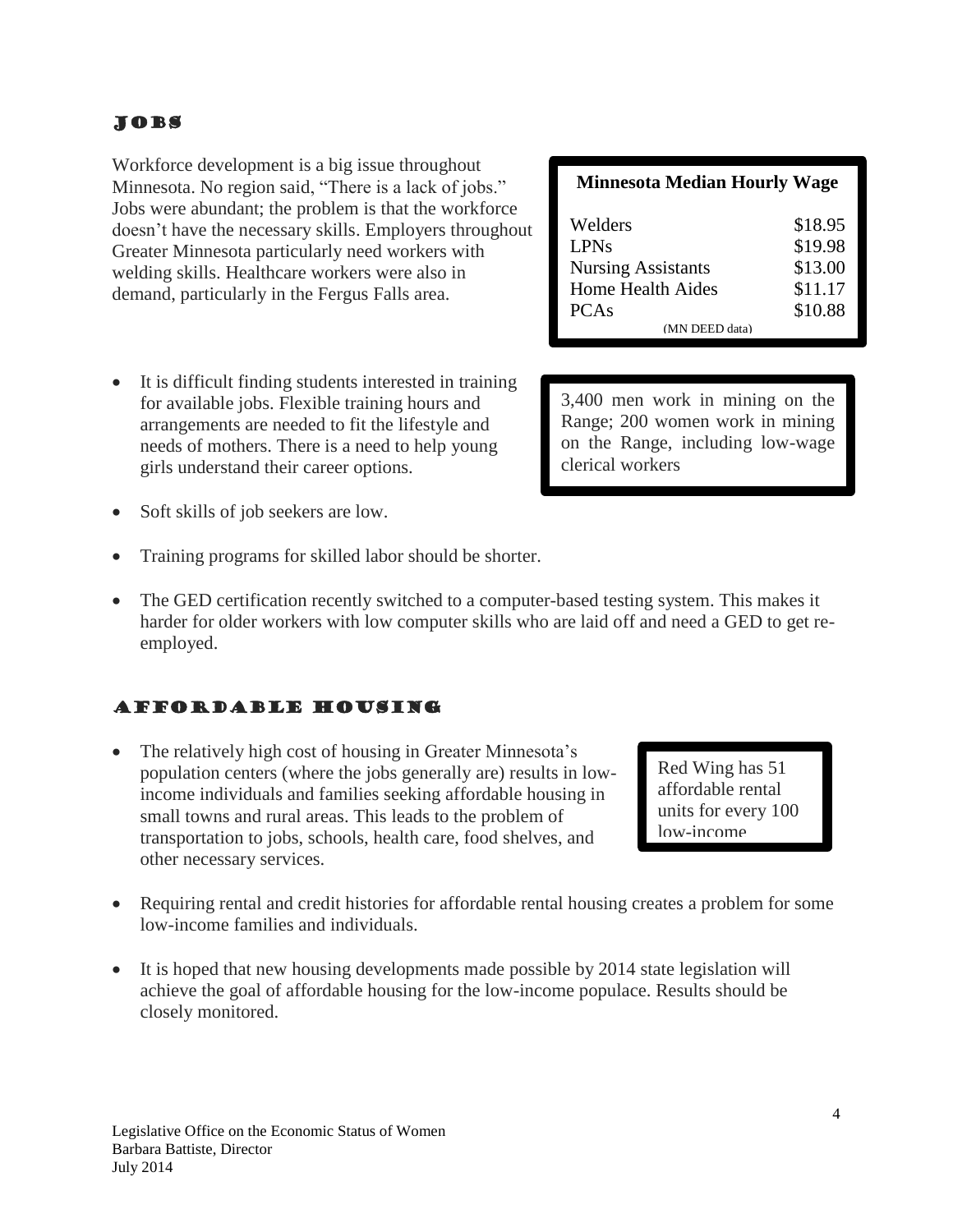#### **POVERTY**

There are two resonant themes surrounding women and poverty: single mothers and older women. Underlying causes include the usual suspects of the gender pay gap: Women tend to work in low-paying occupations (it can be argued that society undervalues occupations traditionally held by women, e.g., caregiving occupations); women work part-time, or leave the workforce, or take less

A home healthcare worker on the Range—a single mother works three jobs, yet still isn't able to make ends meet. She just got a fourth job.

demanding and consequently lower paying jobs because of the demands of family caregiving whether it be mothers caring for young children or baby boomer women caring for aging parents or spouses.

 The MFIP benefit level hasn't increased since 1985.

Heard in Alexandria: Community support services encounter lots of poverty, sexual assault, and domestic violence.

- Minnesota workers should be able to earn a livable wage. Raising the minimum wage is key to enable women and families to rise out of poverty. However, session participants also worried that raising the minimum wage might cause low-wage workers to lose more in public assistance benefits than they make in the wage increase.
- Hunger is perceived as "a woman's issue."

A number of session participants, though they were attending in their capacity of representing nonprofits and government agencies that work on women's economic issues, were themselves low-wage earners and single mothers. They personally struggle greatly with virtually all the issues being discussed.

Heard in Grand Rapids: Women's work is undervalued—and nonprofits are also guilty of this. Grand Rapids reports that hospital employees (many of whom are women), who generally are low-wage, use food shelves and can't afford to pay for the health insurance the hospital offers its employees.

Heard in Grand Rapids: The "have nots" the poor, minorities, victims of domestic violence—are often invisible.

Public assistance programs may be a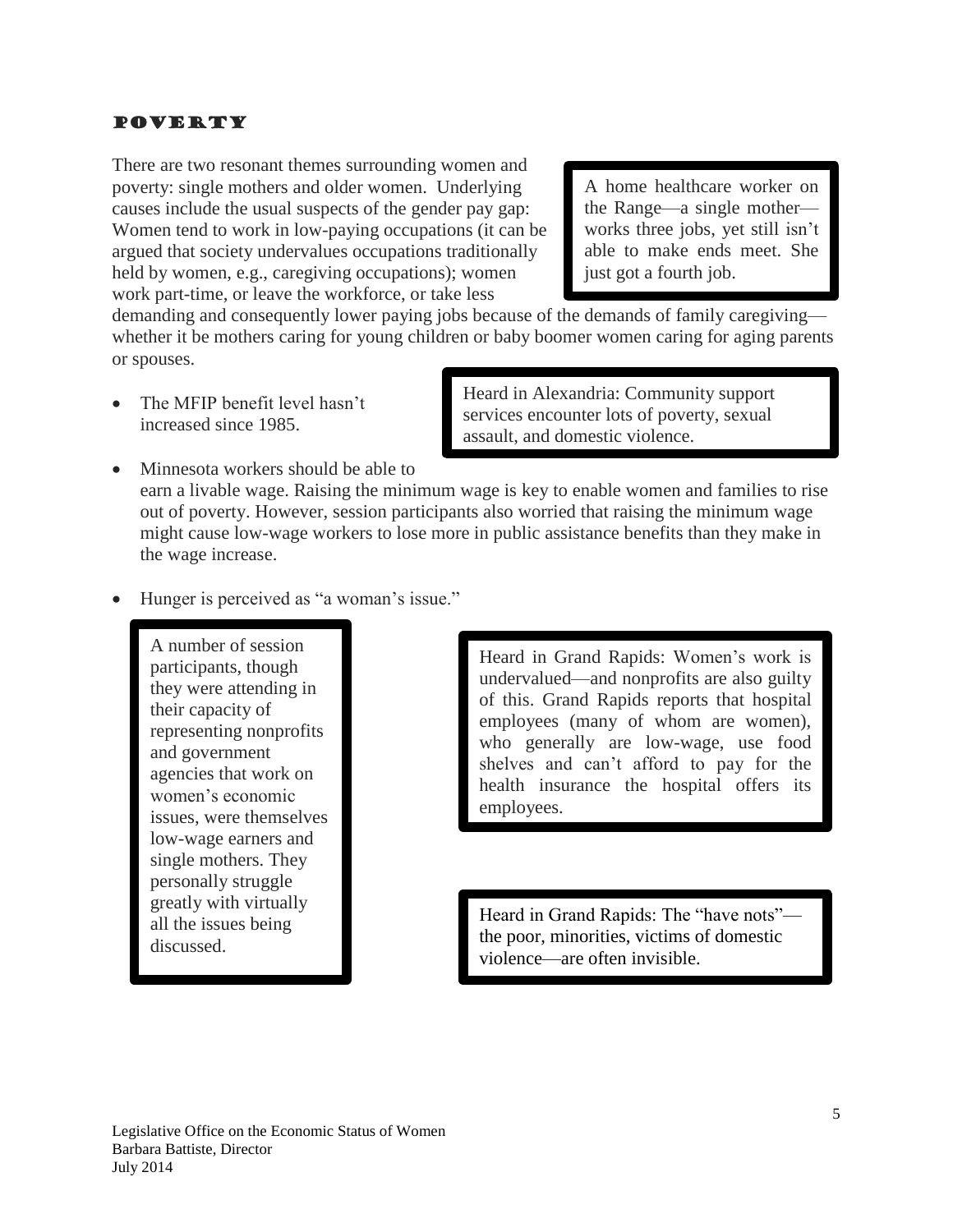#### Older Women

The median annual retirement income of Minnesota women over age 65 is less than \$13,000  $(2007 \text{ data})^3$ . When the topic of older women was broached, session participants in all areas agreed that older women in their region often live in poverty. It does not appear, however, to be a priority for action.

 Older women often must choose between food and medication, because they can't afford both.

Heard in Grand Rapids: Many older women who live on social security come to the food shelf.

- Transportation and home maintenance are problems for older women.
- The advantages of "telehealth" (long distance health care) are important for older women. Thus, high speed broadband access is important for older women in Greater Minnesota.

# American Indian Women

Session participants in the Duluth area spoke of the particular disadvantages of American Indian Women.

- Sex trafficking is a big issue for American Indian women in northeast Minnesota.
- American Indian women generally do not participate in adult basic education offered by the Arrowhead Economic Opportunity Agency (AEOA).
- There is great discrimination on the Range against American Indians.

## Women in Leadership

By and large, with some notable exceptions, men predominate in positions of local political power—city councils and county boards.

 $\overline{a}$ 

Heard in Hibbing: There is a problem on the Range with seniors not being able to sell their homes.

"American Indian women are invisible."

<sup>3</sup> Minnesota Women's Consortium and Wider Opportunities for Women, *Elders Living on the Edge*, 2009. [http://www.wowonline.org/ourprograms/eesi/state-resources/documents/MNPolicyBrief\\_FINAL.pdf](http://www.wowonline.org/ourprograms/eesi/state-resources/documents/MNPolicyBrief_FINAL.pdf) accessed 9 July 2014.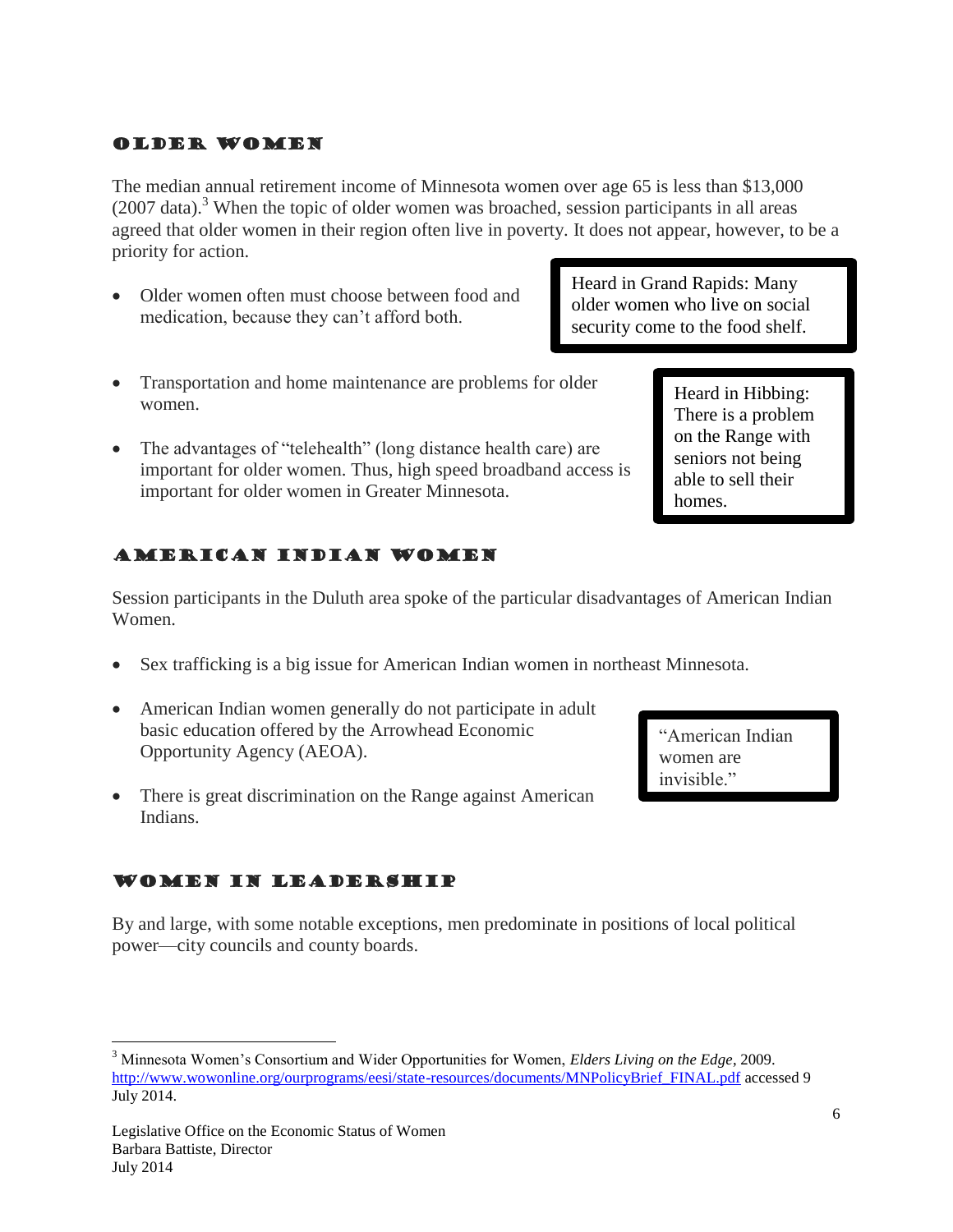We need more women in office. For example, there are no women on the Itasca County Board, the Mayor of Grand Rapids is a man, and there is one woman on the Grand Rapids City Council. Women are hesitant to run for office; they need to be asked multiple times.

# Sexual Assault, Domestic Violence

- The Range area needs more organizations that address domestic violence. The Grand Rapids/Itasca County area also reports there is little access for women victims of violence to support services—housing, transportation, jobs with livable wages.
- Session participants in the Grand Rapids area linked domestic violence to the general culture in their region of not valuing women or the work women do. They believe widespread use of derogatory language with respect to women is a contributing cause to violence against women.

# WHAT IS WORKING WELL? What are other solutions?

There are many volunteer, nonprofit, and government programs that session participants report are working well, though these programs aren't funded and wide-spread enough to solve the problems. Participants felt strongly that citizens, nonprofits and private business want to solve problems locally, working together to craft creative solutions to their problems. Rarely did participants call for government intervention, though in a few instances they did.

"Nonprofits, the Chamber of Commerce, and government have intersecting goals: find good jobs for workers and find good workers."

# Transportation

- A number of areas had programs to give donated cars to low-income individuals and families, and to provide low-cost car repairs. One such program is the [Douglas County Car](http://www.douglascountycarcare.org/)  [Care Program \(DCCCP\)](http://www.douglascountycarcare.org/), a nonprofit corporation that is faith-based and represents a community coalition of social service agencies and faith based social ministries helping people who are challenged with transportation barriers to rising out of poverty. DCCCP is only for county residents, and is staffed by volunteers. It arose out of a similar program, [Free](http://freetobeinc.org/apply-to-receive-a-vehicle/)  [To Be, Inc.,](http://freetobeinc.org/apply-to-receive-a-vehicle/) in Anoka County. Eligible people in the Fergus Falls area can purchase affordable cars through West Central Minnesota Communities Action.
- Barrel of Fun (a 1,200-employee Perham company) will bus employees daily from Alexandria to Perham (76 miles).
- The Minnesota Department of Human Services used to have funding to accept donated cars and give them to MFIP recipients. (There were tax incentives for donors of cars for this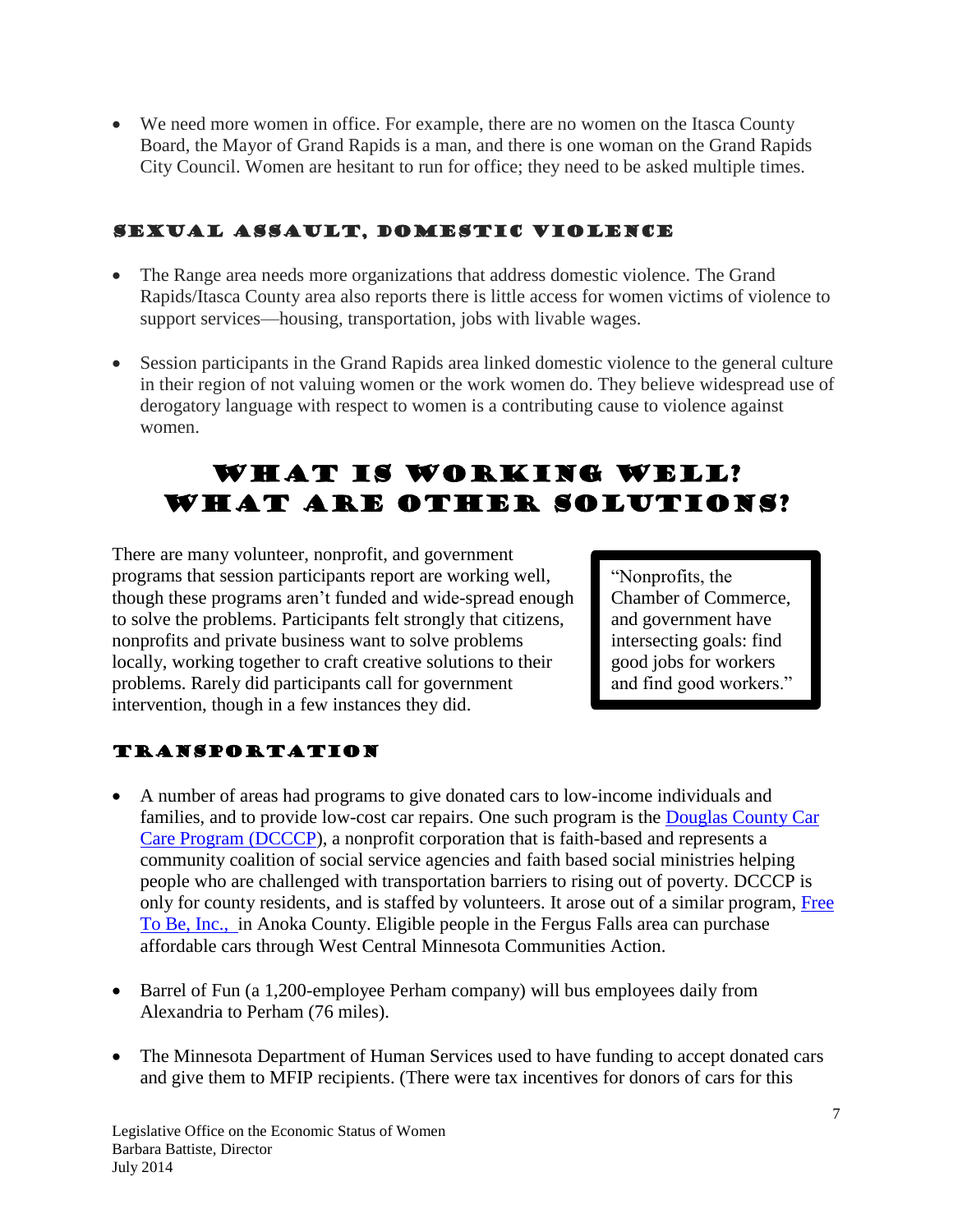program.) Heartland Community Action Agency, in Willmar, has a small program to do something similar.

- DEED's Workforce Centers are in the process of getting certified as testing centers for the new GED tests. This will help ease the transportation problems for low-income people who need a GED to find employment.
- Session participants suggest the legislature provide grants to Greater Minnesota for rural transportation and tax benefits for companies that provide employee transportation.

# Childcare

- Paid sick leave would help parents take care of their children when they are sick or there is an unexpected day off school, without cutting into their paychecks or jeopardizing their jobs.
- The state should ease requirements for home-based childcare.
- The legislature should provide incentives for employers to develop creative solutions to their employees' childcare needs.
- Churches should use their facilities to offer childcare for parishioners.
- The legislature should exempt childcare providers from state income tax, placing a cap on childcare rates in exchange for the exemption. Session participants doubted this would be a big tax loss for the state and believed it would be a powerful incentive for increased childcare options.

# Jobs

- The Lake Superior School District in Two Harbors, assisted by a Women's Foundation of Minnesota grant, offers girls-only industrial technology classes. This high school program feeds into Mesabi Range Community College. The Arrowhead Economic Opportunity Agency (AEOA), a Community Action Program in northeastern Minnesota, trains women and high school girls in the trades.
- Job training should be flexible (e.g. schedule, location) in order to fit the needs of mothers.

25% of graduates from Mesabi Range Engineering School are females.

Northshore Mining held a career day for women only.

• AEOA has a ["Disparity Project"](http://www.hibbingmn.com/news/article_422d11f8-8113-11e1-a1b5-0019bb2963f4.html) to help people of color train for and find employment. Local organizations, like the Rotary Club, and employers, like Max Gray Construction and U.S. Steel, are involved in this project.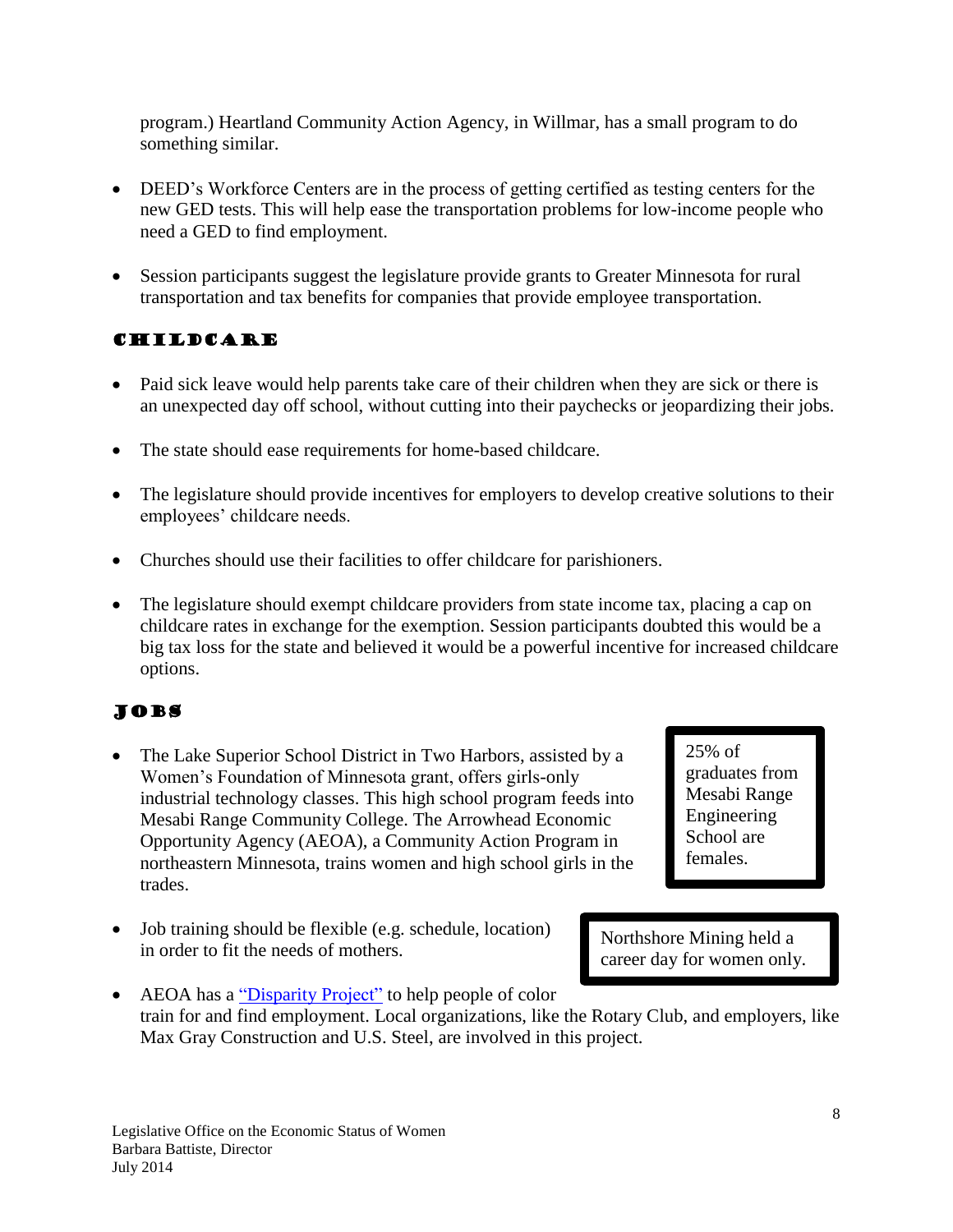- AEOA's Adult Basic Education offers a paid internship program. The problem is getting unions to hire women in AEOA's paid internship program.
- The City of Winstead has a manufacturing skills gap: their employers need welders. This fall, Dunwoody College of Technology will open a welding training center in Winstead. It will be a three-month certification program. Local business is involved with the Dunwoody effort, not government. There is a need to make women aware of this opportunity.
- Fergus Falls Adult Basic Education has a program to help college students pass anatomy and physiology—core courses to prepare for the abundant health care jobs in the area. Most of the students are women.

DEED's Workforce Centers can help pay for a person's Adult Basic Education program.

- Minnesota's [FasTRAC](http://www.mnfasttrac.org/about.html) program is perceived as very successful. FasTRAC is a collaboration among state, local, and national partners to help educationally underprepared adults succeed in well-paying careers by integrating basic skills education and career-specific training in fields where new skills are in high demand.
- The City of Fergus Falls offers scholarship money for GED certification: one scholarship is for men and one for women.
- Superior Industries, in Morris, has many openings for assembly welders, leading them to start an in-house welding training center for current and new employees.
- LB Homes, a Fergus Falls company that offers senior living options, long term care, hospice and home health care services, has a need for Nursing Assistants and LPNs. LB Homes can't compete on wages with some of the other health care facilities in the area, so they have turned to creative incentives to attract employees, 90% of whom are women. They pay an extra \$5/hr. (basic starting wage for a Nursing Assistant is \$11.34/hr.) for weekend shifts. They pay tuition for Nursing Assistant training. They are discussing the possibility of offering Nursing Assistant training through high school.
- The West Central Initiative has a [Rural Family Economic Success](http://wcif.org/what-we-do/programs/fes.html) program, which helps families build financial assets (helping low income individuals and families file for Earned Income Tax Credit and offering "financial fitness" education), access childcare and early childhood education programs, and train for and find jobs.
- Local businesses should give schools funding for programs to help young girls understand career options in non-traditional, high-wage occupations.
- Industrial technology should be taught in high school. High schools, colleges, and industry should work in cooperation to prepare students for in-demand, skilled jobs.

Heard in Hibbing: Hibbing City College does a great job recruiting and training students for jobs.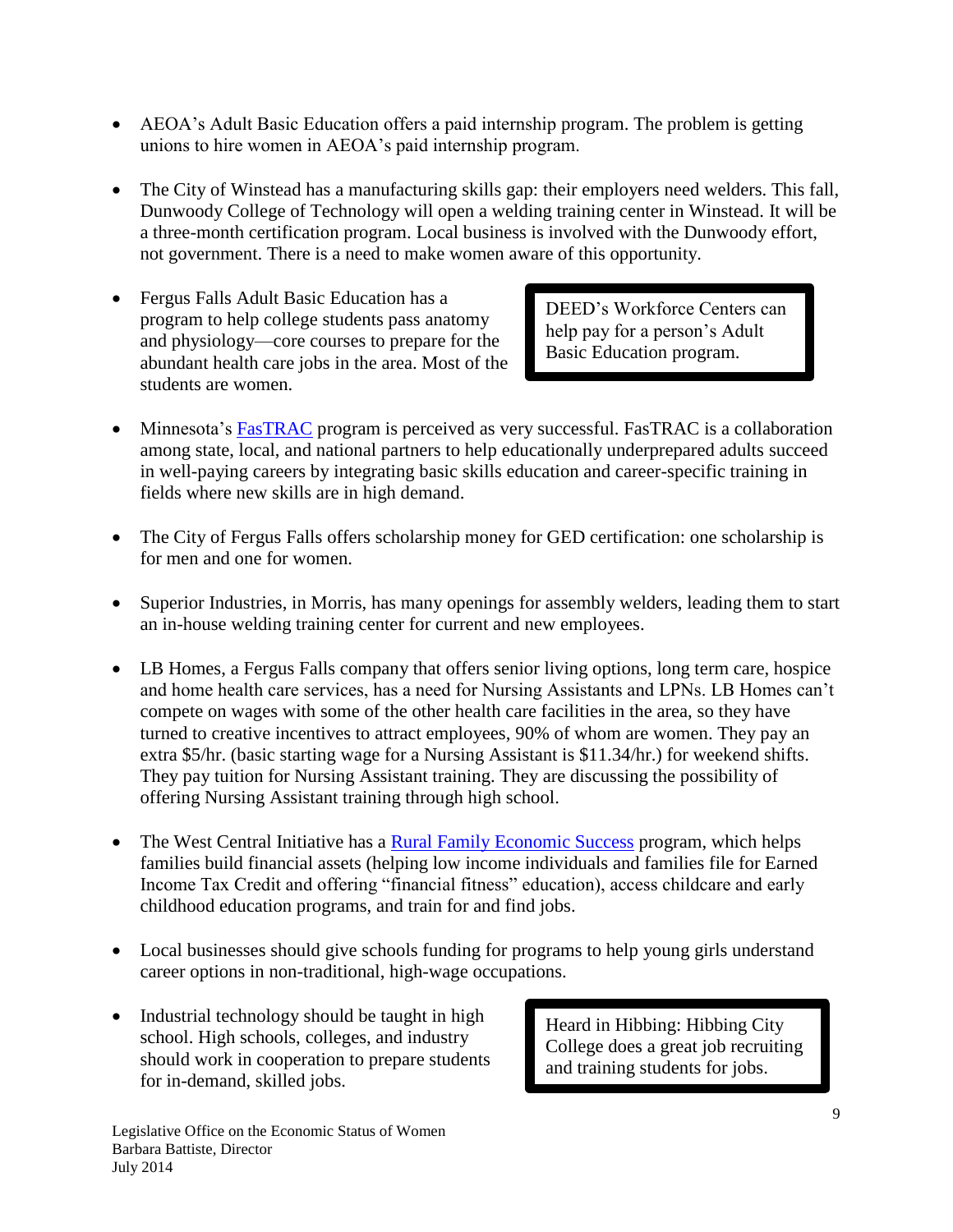## Affordable Housing

 Barrel of Fun, a large Perham corporation, offers a \$10,000 housing loan to employees who have been with them for three years.

# **POVERTY**

- Full-time workers should be paid a livable wage. Raising the minimum wage is a good start to helping people escape poverty.
- AFL-CIO Community Services and United Way Partnership in Duluth has an emergency fund, allowing \$300 per member per year for individuals who need emergency help.
- Front-end intervention is needed to keep people out of the public assistance system.
- MFIP should place higher priority on education and job training, allowing more flexible opportunities for recipients to pursue education. Low-income people need support systems while they are gaining education. It is a positive step that the 2014 Minnesota Legislature eliminated the MFIP restriction on four-year education plans.
- The federal Community Nutrition Education (CNE), offered through the University of Minnesota Extension Service, provides education for low-income people on healthy eating on a budget. Recent cuts in federal funding have resulted in extensive lay-offs of the University Extension Service nutrition workers.
- Women in Greater Minnesota can achieve economic security through entrepreneurship. Tastefully Simple, a national award-winning company with annual sales of \$82 million and 200 employees, was started by an Alexandria woman in her home and remains based in Alexandria.

## Older Women

- Meals on Wheels is important as a check on the well-being of the elderly who live at home.
- Health care providers need to communicate with each other to coordinate medications for the elderly. This may necessitate changes to medical data privacy laws.
- There should be adequate compensation for family caregivers.
- There is a need to educate older women on social security benefits if they are divorced.

The Eveleth City Police will check on seniors who live alone.

Heard in Red Wing: Seniors in Red Wing and Goodhue County have better transportation than nonelderly, low-wage residents, due to volunteer and nonprofit organizations that provide transportation to seniors.